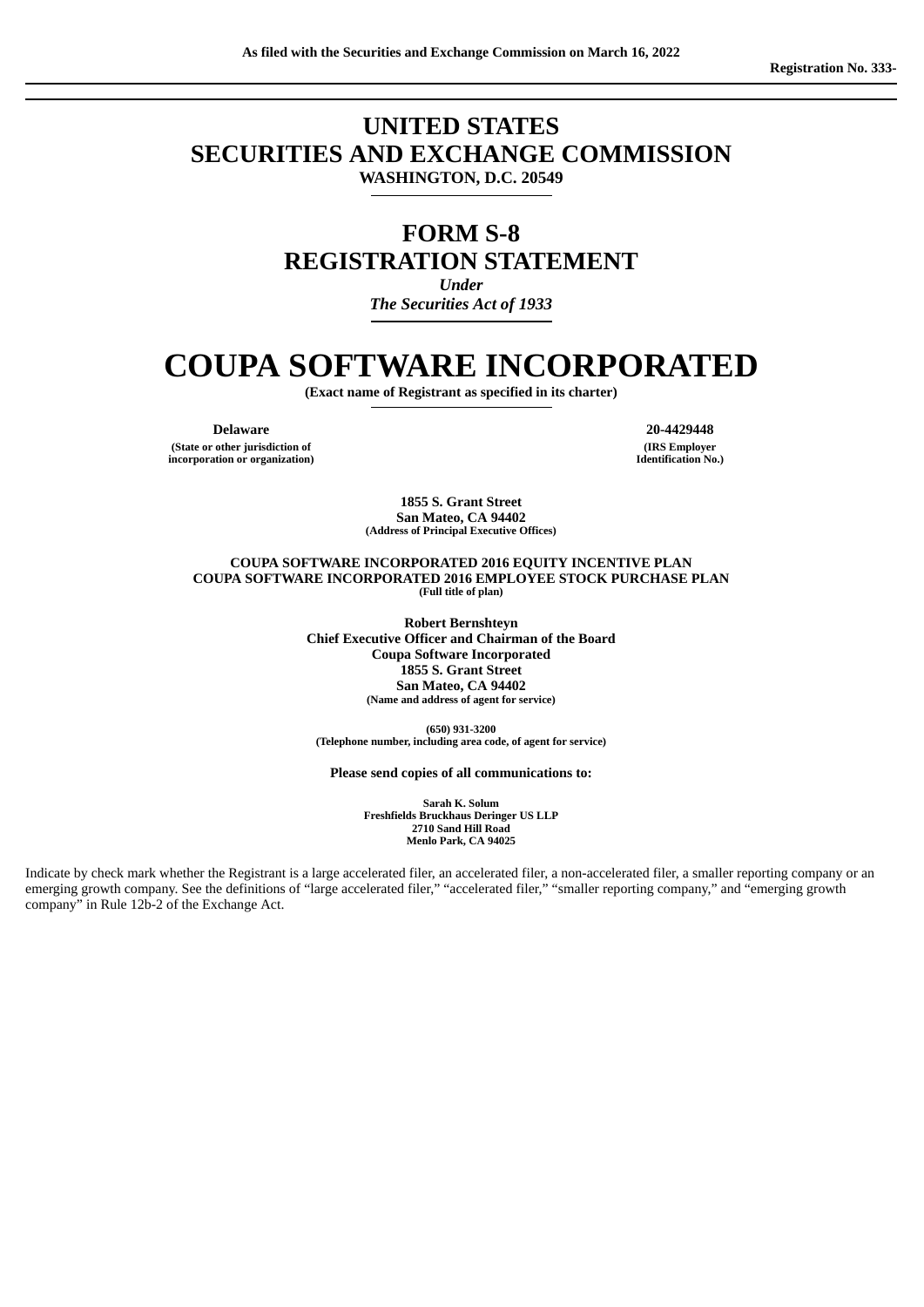| Large accelerated filer | ⊠ | Accelerated filer         |  |
|-------------------------|---|---------------------------|--|
| Non-accelerated filer   |   | Smaller reporting company |  |
|                         |   | Emerging growth company   |  |

If an emerging growth company, indicate by check mark if the registrant has elected not to use the extended transition period for complying with any new or revised financial accounting standards provided pursuant to Section 7(a)(2)(B) of the Securities Act.  $\Box$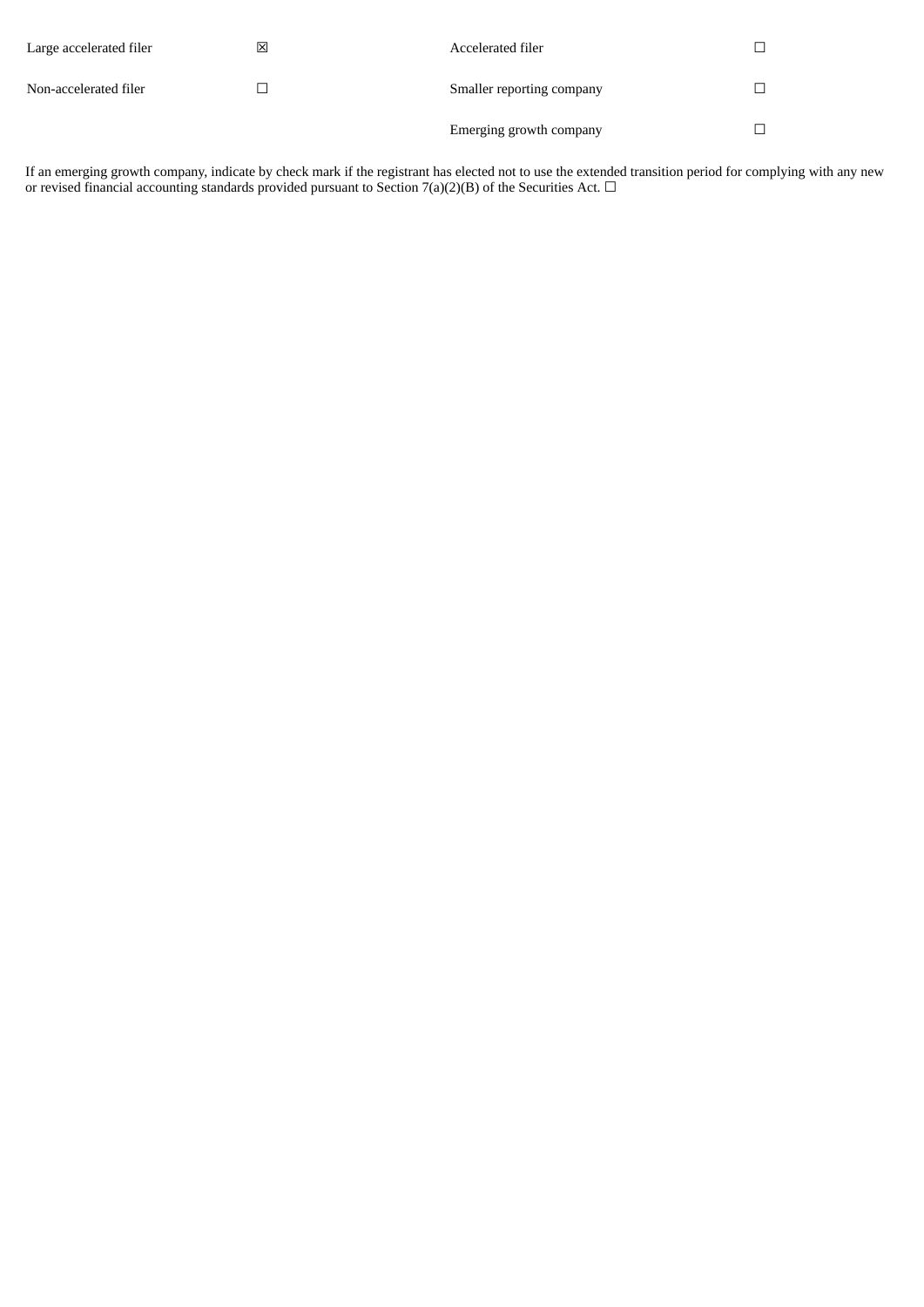#### **PART I**

#### **Information Required in the Section 10(a) Prospectus**

The information specified in this Part I is omitted from this Registration Statement in accordance with Rule 428 under the Securities Act of 1933, as amended ("Securities Act"). In accordance with the rules and regulations of the Securities and Exchange Commission (the "SEC") and the instructions to Form S-8, such documents are not being filed with the SEC either as part of this Registration Statement or as prospectuses or prospectus supplements pursuant to Rule 424 under the Securities Act.

#### **PART II**

#### **Information Required in the Registration Statement**

#### **Item 3. Incorporation of Documents by Reference**

Coupa Software Incorporated (the "Registrant, "we," "us" or "our") hereby incorporates by reference into this Registration Statement the following documents previously filed with the SEC:

- (a) the Registrant's Annual Report on Form [10-K](https://www.sec.gov/ix?doc=/Archives/edgar/data/0001385867/000138586722000010/coup-20220131.htm) for the year ended January 31, 2022 filed with the SEC on March 16, 2022; and
- (b) The description of the Registrant's common stock contained in the Registrant's Registration Statement on [Form](http://www.sec.gov/Archives/edgar/data/1385867/000119312516725854/d267636d8a12b.htm) 8-A (File No. 001-37901), filed with the SEC on September 29, 2016, including any amendments or reports filed for the purpose of updating such description.

All other reports and documents filed by the Registrant pursuant to Section 13(a), 13(c), 14 or 15(d) of the Securities Exchange Act of 1934, as amended (the "Exchange Act") subsequent to the filing of this Registration Statement and prior to the filing of a post-effective amendment which indicates that all securities offered hereby have been sold or which de-registers all securities then remaining unsold shall be deemed to be incorporated by reference into this Registration Statement and to be a part hereof from the date of filing of such documents. The Registrant is not, however, incorporating any documents or information that the Registrant is deemed to furnish and not file in accordance with SEC rules. Any statement contained in a document incorporated or deemed incorporated by reference in this Registration Statement will be deemed modified or superseded for purposes of this Registration Statement to the extent that a statement contained in any subsequently filed document that also is deemed incorporated by reference in this Registration Statement modifies or supersedes that statement.

#### **Item 4. Description of Securities**

Not applicable.

#### **Item 5. Interests of Named Experts and Counsel**

Not applicable.

#### **Item 6. Indemnification of Directors and Officers**

Section 145 of the Delaware General Corporation Law authorizes a court to award, or a corporation's board of directors to grant, indemnity to directors and officers under certain circumstances and subject to certain limitations. The terms of Section 145 of the Delaware General Corporation Law are sufficiently broad to permit indemnification under certain circumstances for liabilities, including reimbursement of expenses incurred, arising under the Securities Act.

As permitted by the Delaware General Corporation Law, our amended and restated certificate of incorporation and amended and restated bylaws contain provisions relating to the limitation of liability and indemnification of directors and officers. The amended and restated certificate of incorporation provides that our directors will not be personally liable to us or our stockholders for monetary damages for any breach of fiduciary duty as a director, except for liability:

- for any breach of the director's duty of loyalty to us or our stockholders;
- for acts or omissions not in good faith or that involve intentional misconduct or a knowing violation of law;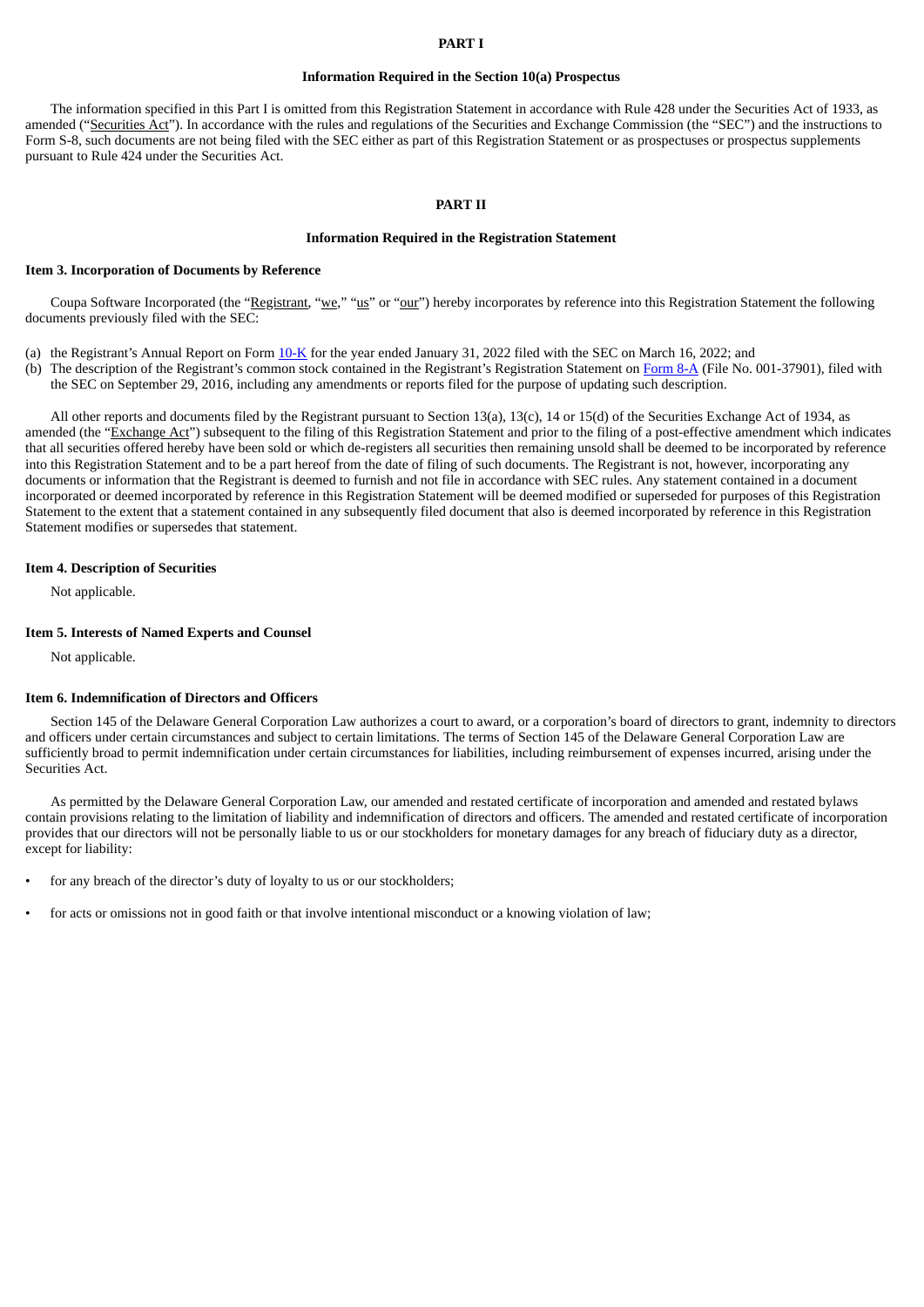- in respect of unlawful payments of dividends or unlawful stock repurchases or redemptions as provided in Section 174 of the Delaware General Corporation Law; or
- for any transaction from which the director derives any improper personal benefit.

Our amended and restated certificate of incorporation also provides that if Delaware law is amended after the approval by our stockholders of the certificate of incorporation to authorize corporate action further eliminating or limiting the personal liability of directors, then the liability of our directors will be eliminated or limited to the fullest extent permitted by Delaware law.

Our amended and restated bylaws provide that we will indemnify our directors and officers to the fullest extent permitted by Delaware law, as it now exists or may in the future be amended, against all expenses and liabilities reasonably incurred in connection with their service for or on our behalf. Our amended and restated bylaws provide that we shall advance the expenses incurred by a director or officer in advance of the final disposition of an action or proceeding, and permit us to secure insurance on behalf of any director, officer, employee, or other enterprise agent for any liability arising out of his or her action in that capacity, whether or not Delaware law would otherwise permit indemnification.

We have entered into indemnification agreements with each of our directors and executive officers and certain other key employees. The form of agreement provides that we will indemnify each of our directors, executive officers and such other key employees against any and all expenses incurred by that director, executive officer, or other key employee because of his or her status as one of our directors, executive officers or other key employees, to the fullest extent permitted by Delaware law, our amended and restated certificate of incorporation and our amended and restated bylaws. In addition, the form agreement provides that, to the fullest extent permitted by Delaware law, we will advance all expenses incurred by our directors, executive officers and other key employees in connection with a legal proceeding.

We maintain insurance policies that indemnify our directors and officers against various liabilities arising under the Exchange Act that might be incurred by any director or officer in his or her capacity as such.

#### **Item 7. Exemption from Registration Claimed**

Not applicable.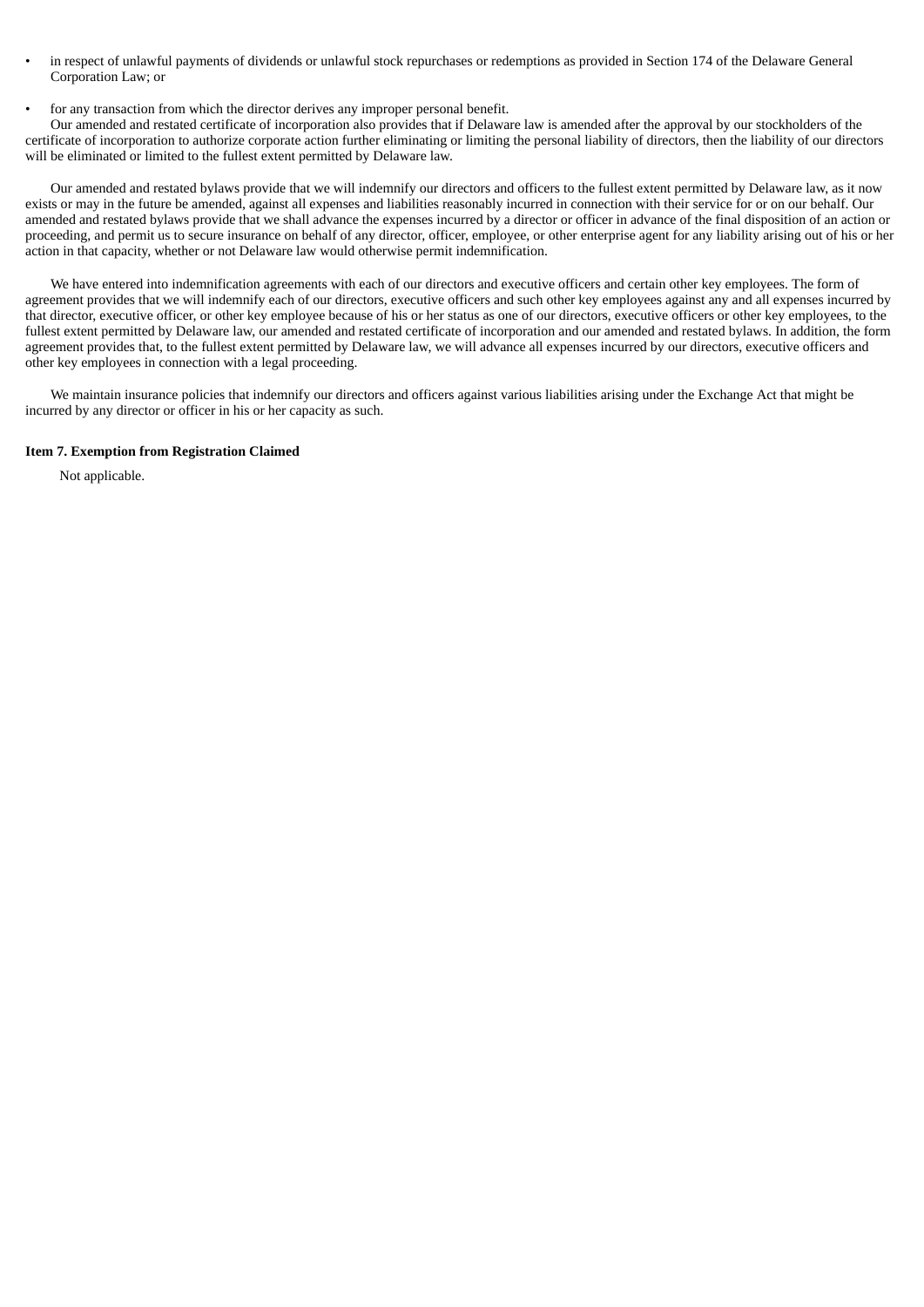#### **Item 8. Exhibits**

|                                 | <b>LAHIDII INDLA</b><br><b>Incorporated by Reference</b>                                    |         |            |                |                    |                          |
|---------------------------------|---------------------------------------------------------------------------------------------|---------|------------|----------------|--------------------|--------------------------|
| <b>Exhibit</b><br><b>Number</b> | <b>Description</b>                                                                          | Form    | File No.   | <b>Exhibit</b> | <b>Filing Date</b> | <b>Filed</b><br>Herewith |
| 4.1                             | Restated Certificate of Incorporation of Registrant, as amended, as<br>currently in effect. | $10-Q$  | 001-37901  | 3.1            | 12/9/2016          |                          |
| 4.2                             | Amended and Restated Bylaws of Registrant, as currently in effect.                          | $10-Q$  | 001-37901  | 3.2            | 12/9/2016          |                          |
| 5.1                             | Opinion and Consent of Freshfields Bruckhaus Deringer US LLP.                               |         |            |                |                    | X                        |
| 23.1                            | <b>Consent of Independent Registered Public Accounting Firm.</b>                            |         |            |                |                    | X                        |
| 23.2                            | Consent of Freshfields Bruckhaus Deringer US LLP (contained in<br>Exhibit $5.1$ ).          |         |            |                |                    | X                        |
| 24.1                            | Power of Attorney (contained in the signature page hereto).                                 |         |            |                |                    | X                        |
| 99.1                            | 2016 Equity Incentive Plan and forms of agreements thereunder.                              | $S-1/A$ | 333-213546 | 10.3           | 9/23/2016          |                          |
| 99.2                            | 2016 Employee Stock Purchase Plan and form of participation<br>agreement thereunder.        | $S-1/A$ | 333-213546 | 10.4           | 10/4/2016          |                          |
| 107                             | Filing Fee Table.                                                                           |         |            |                |                    | X                        |

#### **Item 9. Undertakings**

(A) The undersigned Registrant hereby undertakes:

- (1) to file, during any period in which offers or sales are being made, a post-effective amendment to this Registration Statement:
	- (i) to include any prospectus required by Section 10(a)(3) of the Securities Act,
	- (ii) to reflect in the prospectus any facts or events arising after the effective date of this Registration Statement (or the most recent post-effective amendment thereof) which, individually or in the aggregate, represent a fundamental change in the information set forth in this Registration Statement. Notwithstanding the foregoing, any increase or decrease in volume of securities offered (if the total dollar value of securities offered would not exceed that which was registered) and any deviation from the low or high end of the estimated maximum offering range may be reflected in the form of prospectus filed with the SEC pursuant to Rule 424(b) if, in the aggregate, the changes in volume and price represent no more than a 20 percent change in the maximum aggregate offering price set forth in the "Calculation of Registration Fee" table in the effective Registration Statement, and
	- (iii) to include any material information with respect to the plan of distribution not previously disclosed in this Registration Statement or any material change to such information in this Registration Statement; provided , however , that clauses  $A(1)(i)$  and  $A(1)(ii)$  above shall not apply if the information required to be included in a post-effective amendment by those paragraphs is contained in reports filed with or furnished to the SEC by the Registrant pursuant to Section 13 or Section 15(d) of the Exchange Act that are incorporated by reference in this Registration Statement;

#### **EXHIBIT INDEX**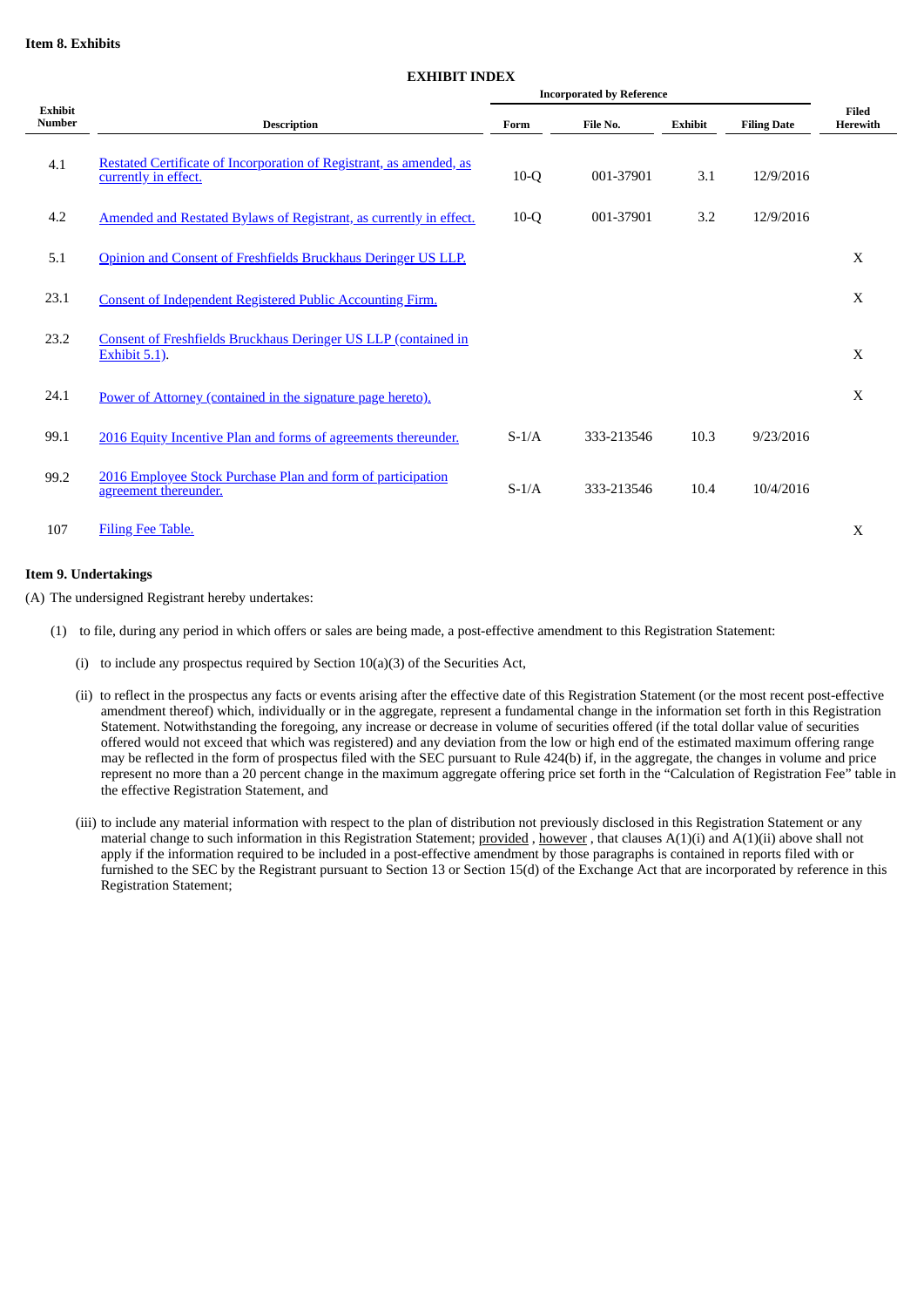- (2) that for the purpose of determining any liability under the Securities Act each such post-effective amendment shall be deemed to be a new registration statement relating to the securities offered therein and the offering of such securities at that time shall be deemed to be the initial bona fide offering thereof; and
- (3) to remove from registration by means of a post-effective amendment any of the securities being registered which remain unsold at the termination of the Registrant's offering.
- (B) The undersigned Registrant hereby undertakes that, for purposes of determining any liability under the Securities Act, each filing of the Registrant's annual report pursuant to Section 13(a) or Section 15(d) of the Exchange Act (and where applicable, each filing of an employee benefit plan's annual report pursuant to Section 15(d) of the Exchange Act) that is incorporated by reference in this Registration Statement shall be deemed to be a new registration statement relating to the securities offered herein, and the offering of such securities at that time shall be deemed to be the initial bona fide offering thereof.
- (C) Insofar as indemnification for liabilities arising under the Securities Act may be permitted to directors, officers or controlling persons of the Registrant pursuant to the foregoing provisions or otherwise, the Registrant has been advised that, in the opinion of the SEC, such indemnification is against public policy as expressed in the Securities Act, and is, therefore, unenforceable. In the event that a claim for indemnification against such liabilities (other than the payment by the Registrant of expenses incurred or paid by a director, officer or controlling person of the Registrant in the successful defense of any action, suit or proceeding) is asserted by such director, officer or controlling person in connection with the securities being registered, the Registrant will, unless in the opinion of its counsel the matter has been settled by controlling precedent, submit to a court of appropriate jurisdiction the question whether such indemnification by it is against public policy as expressed in the Securities Act and will be governed by the final adjudication of such issue.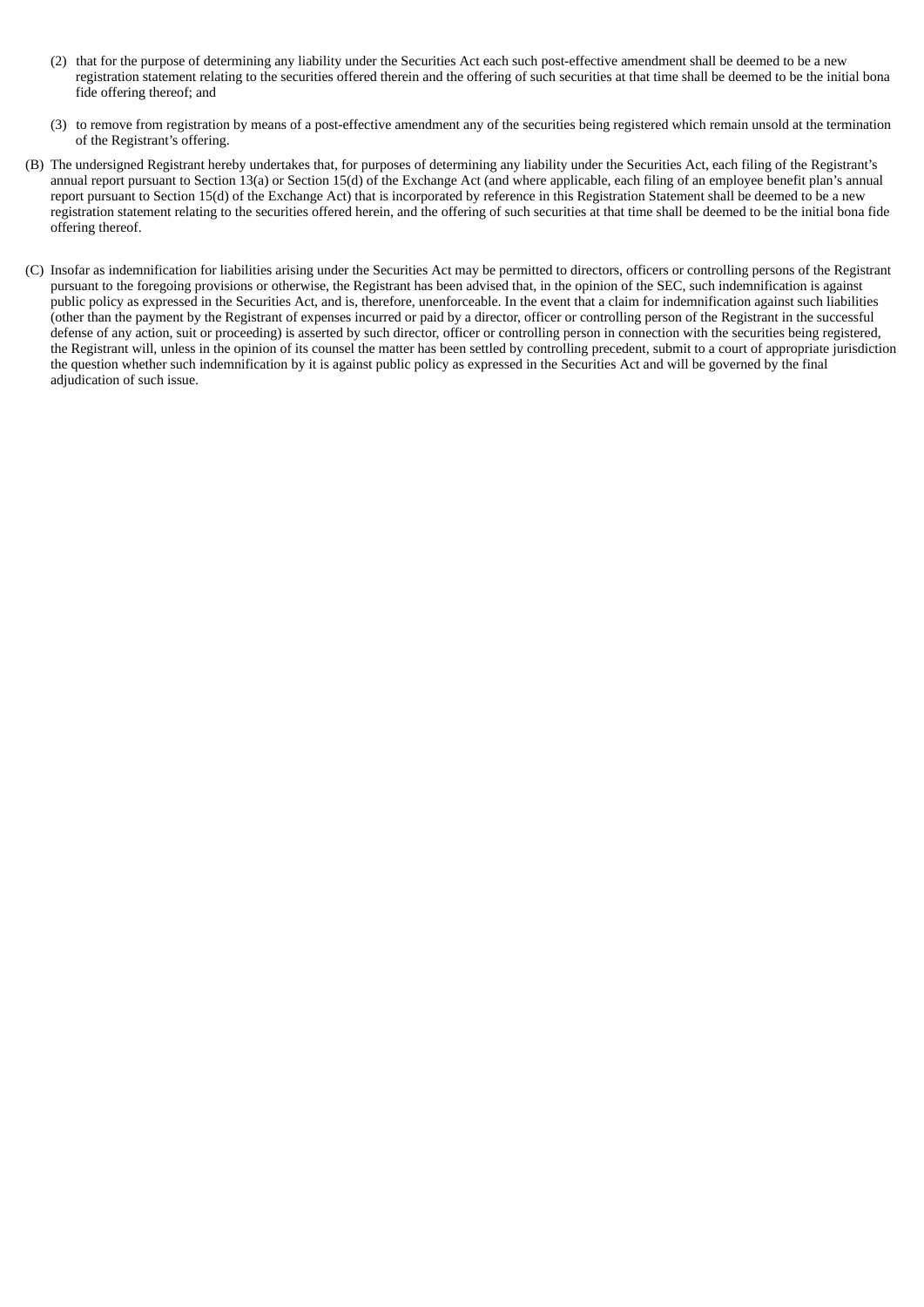#### **SIGNATURES**

Pursuant to the requirements of the Securities Act of 1933, the Registrant certifies that it has reasonable grounds to believe that it meets all of the requirements for filing on Form S-8 and has duly caused this Registration Statement to be signed on its behalf by the undersigned, thereunto duly authorized, in the City of San Mateo, State of California on this  $16<sup>th</sup>$  day of March, 2022.

### **COUPA SOFTWARE INCORPORATED**

By: /s/ Robert Bernshteyn

<span id="page-6-0"></span>Robert Bernshteyn Chief Executive Officer and Chairman of the Board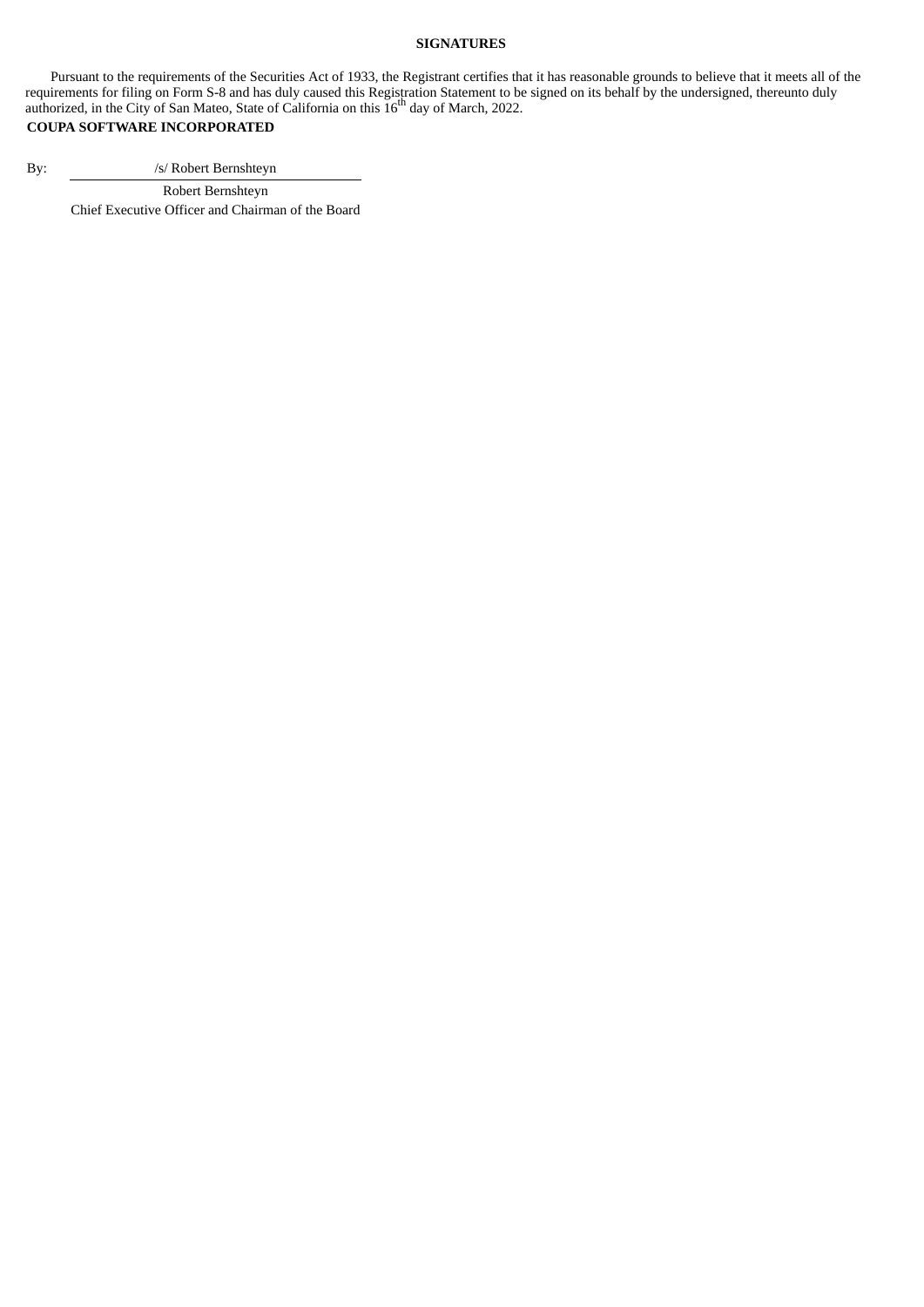#### **POWER OF ATTORNEY**

**KNOW ALL PERSONS BY THESE PRESENTS** that each person whose signature appears below constitutes and appoints Robert Bernshteyn and Anthony Tiscornia and each of them, his or her true and lawful attorneys-in-fact and agents, each with full power of substitution and resubstitution, for him or her and in his or her name, place and stead, in any and all capacities, to sign any and all amendments, including post-effective amendments, to this registration statement, and to file the same, with exhibits thereto and other documents in connection therewith, with the Securities and Exchange Commission, granting unto said attorneys-in fact and agents, and each of them, full power and authority to do and perform each and every act and thing requisite and necessary to be done, as fully to all intents and purposes as he or she might or could do in person, hereby ratifying and confirming all that each of said attorney-in-fact and agents or their substitute or substitutes may lawfully do or cause to be done by virtue hereof.

Pursuant to the requirements of the Securities Act of 1933, this Registration Statement has been signed by the following persons in the capacities and on the dates indicated.

| Signature                                        | Title                                                                                           | Date           |  |  |
|--------------------------------------------------|-------------------------------------------------------------------------------------------------|----------------|--|--|
| /s/ Robert Bernshteyn<br>Robert Bernshteyn       | Chief Executive Officer, Director and<br>Chairman of the Board<br>(Principal Executive Officer) | March 16, 2022 |  |  |
| /s/ Anthony Tiscornia<br>Anthony Tiscornia       | Chief Financial Officer<br>(Principal Financial Officer)                                        | March 16, 2022 |  |  |
| /s/ Maurizio Baratta<br>Maurizio Baratta         | <b>Chief Accounting Officer</b><br>(Principal Accounting Officer)                               | March 16, 2022 |  |  |
| /s/ Michelle Brennan<br>Michelle Brennan         | <b>Director</b>                                                                                 | March 16, 2022 |  |  |
| /s/ Leslie Campbell<br>Leslie Campbell           | Director                                                                                        | March 16, 2022 |  |  |
| /s/ Roger Siboni<br>Roger Siboni                 | <b>Director</b>                                                                                 | March 16, 2022 |  |  |
| /s/ Tayloe Stansbury<br><b>Tayloe Stansbury</b>  | Director                                                                                        | March 16, 2022 |  |  |
| /s/ Scott Thompson<br>Scott Thompson             | Director                                                                                        | March 16, 2022 |  |  |
| /s/ Frank van Veenendaal<br>Frank van Veenendaal | Director                                                                                        | March 16, 2022 |  |  |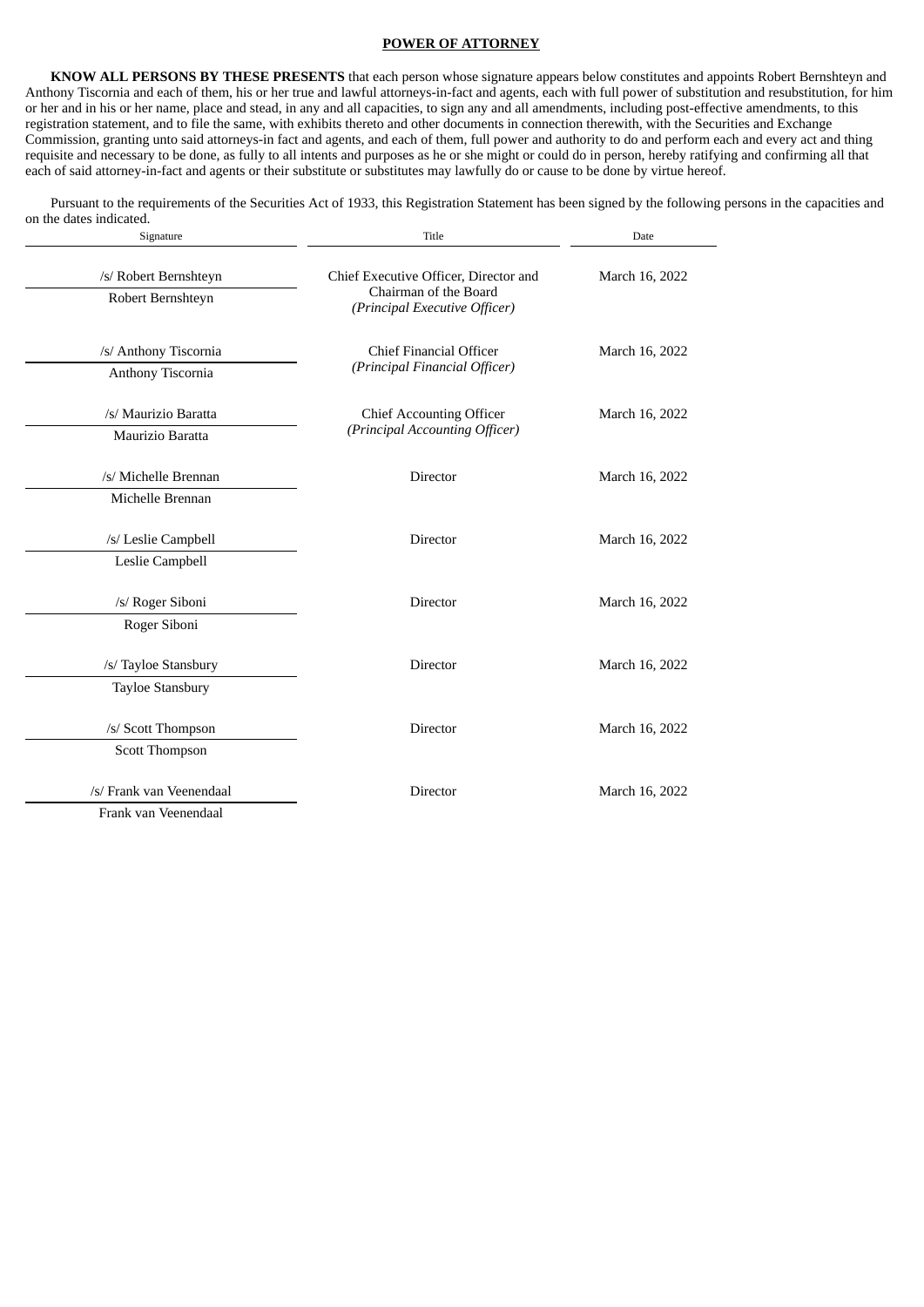#### **Calculation of Filing Fee Tables**

**Form S-8** (Form Type)

#### **Coupa Software Incorporated**

(Exact name of Registrant as Specified in its Charter)

#### <span id="page-8-0"></span>**Type 1—Newly Registered Securities**

 $\frac{1}{2}$  ,  $\frac{1}{2}$  ,  $\frac{1}{2}$  ,  $\frac{1}{2}$  ,  $\frac{1}{2}$  ,  $\frac{1}{2}$  ,  $\frac{1}{2}$  ,  $\frac{1}{2}$  ,  $\frac{1}{2}$  ,  $\frac{1}{2}$  ,  $\frac{1}{2}$  ,  $\frac{1}{2}$  ,  $\frac{1}{2}$  ,  $\frac{1}{2}$  ,  $\frac{1}{2}$  ,  $\frac{1}{2}$  ,  $\frac{1}{2}$  ,  $\frac{1}{2}$  ,  $\frac{1$ 

|                                         | Proposed                                                                                                                  |                                   |                                     |                                                        |                                               |                 |                                         |
|-----------------------------------------|---------------------------------------------------------------------------------------------------------------------------|-----------------------------------|-------------------------------------|--------------------------------------------------------|-----------------------------------------------|-----------------|-----------------------------------------|
| <b>Security Type</b>                    | <b>Security Class Title</b>                                                                                               | Fee<br><b>Calculation</b><br>Rule | Amount<br>Registered <sup>(1)</sup> | <b>Maximum</b><br><b>Offering</b><br>Price per<br>Unit | Maximum<br>Aggregate<br><b>Offering Price</b> | <b>Fee Rate</b> | Amount of<br><b>Registration</b><br>Fee |
| Equity                                  | Common Stock, \$0.0001 par value per share,<br>reserved for issuance pursuant to the 2016 Equity<br>Incentive Plan        | Other $(2)$                       | $3,753,006$ <sup>(4)</sup>          | $$70.67^{(2)}$                                         | \$265,224,934.02                              | 0.0000927       | \$24,586.35                             |
| Equity                                  | Common Stock, \$0.0001 par value per share,<br>reserved for issuance pursuant to the 2016<br>Employee Stock Purchase Plan | Other $(3)$                       | 750,601 $(5)$                       | \$60.07 <sup>(3)</sup>                                 | \$45,088,602.07                               | 0.0000927       | \$4,179.71                              |
| <b>Total Offering</b><br><b>Amounts</b> |                                                                                                                           |                                   | 4,503,607                           |                                                        | \$310,313,536.09                              | 0.0000927       | \$28,766.06                             |
| Total Fee Offsets <sup>(6)</sup>        |                                                                                                                           |                                   |                                     |                                                        |                                               |                 |                                         |
| <b>Net Fee Due</b>                      |                                                                                                                           |                                   |                                     |                                                        |                                               |                 | \$28,766.06                             |

- (1) Pursuant to Rule 416(a) under the Securities Act of 1933, as amended (the "Securities Act"), this Registration Statement shall also cover any additional shares of Registrant's common stock that become issuable under the plans set forth herein as a result of any stock dividend, stock split, recapitalization, or other similar transaction effected without the receipt of consideration that results in an increase to the number of outstanding shares of Registrant's common stock, as applicable.
- (2) Estimated solely for the purpose of calculating the registration fee in accordance with Rule 457(c) and (h) under the Securities Act and based upon the average of the high and low prices of the Registrant's common stock as reported on The Nasdaq Global Select Market LLC on March 15, 2022.
- (3) Estimated solely for the purpose of calculating the registration fee in accordance with Rule 457(c) and (h) under the Securities Act and based upon the average of the high and low prices of the Registrant's common stock as reported on The Nasdaq Global Select Market LLC on March 15, 2022, multiplied by 85%.
- (4) Represents shares of common stock that were automatically added to the shares reserved for issuance under the Coupa Software Incorporated 2016 Equity Incentive Plan (the "2016 Equity Incentive Plan") on February 1, 2022 pursuant to an "evergreen" provision contained in the 2016 Equity Incentive Plan. Pursuant to such provision, the number of shares reserved for issuance under the 2016 Equity Incentive Plan automatically increases on the first business day of each fiscal year of the Registrant during the term of the 2016 Equity Incentive Plan by a number equal to the lesser of (a) 5% of the total number of shares of common stock actually issued and outstanding on the last day of the prior fiscal year or (b) a number determined by the Registrant's board of directors.
- (5) Represents shares of common stock that were automatically added to the shares reserved for issuance under the Coupa Software Incorporated 2016 Employee Stock Purchase Plan (the "2016 ESPP") on February 1, 2022 pursuant to an "evergreen" provision contained in the 2016 ESPP. Pursuant to such provision, the number of shares reserved for issuance under the 2016 ESPP automatically increases on the first business day of each fiscal year of the Registrant during the term of the 2016 ESPP, by a number equal to the least of (a) 1% of the total number of shares of common stock actually issued and outstanding on the last business day of the prior fiscal year, (b) 1,250,000 shares, or (c) a number determined by the Registrant's board of directors.
- (6) The Registrant does not have any fee offsets.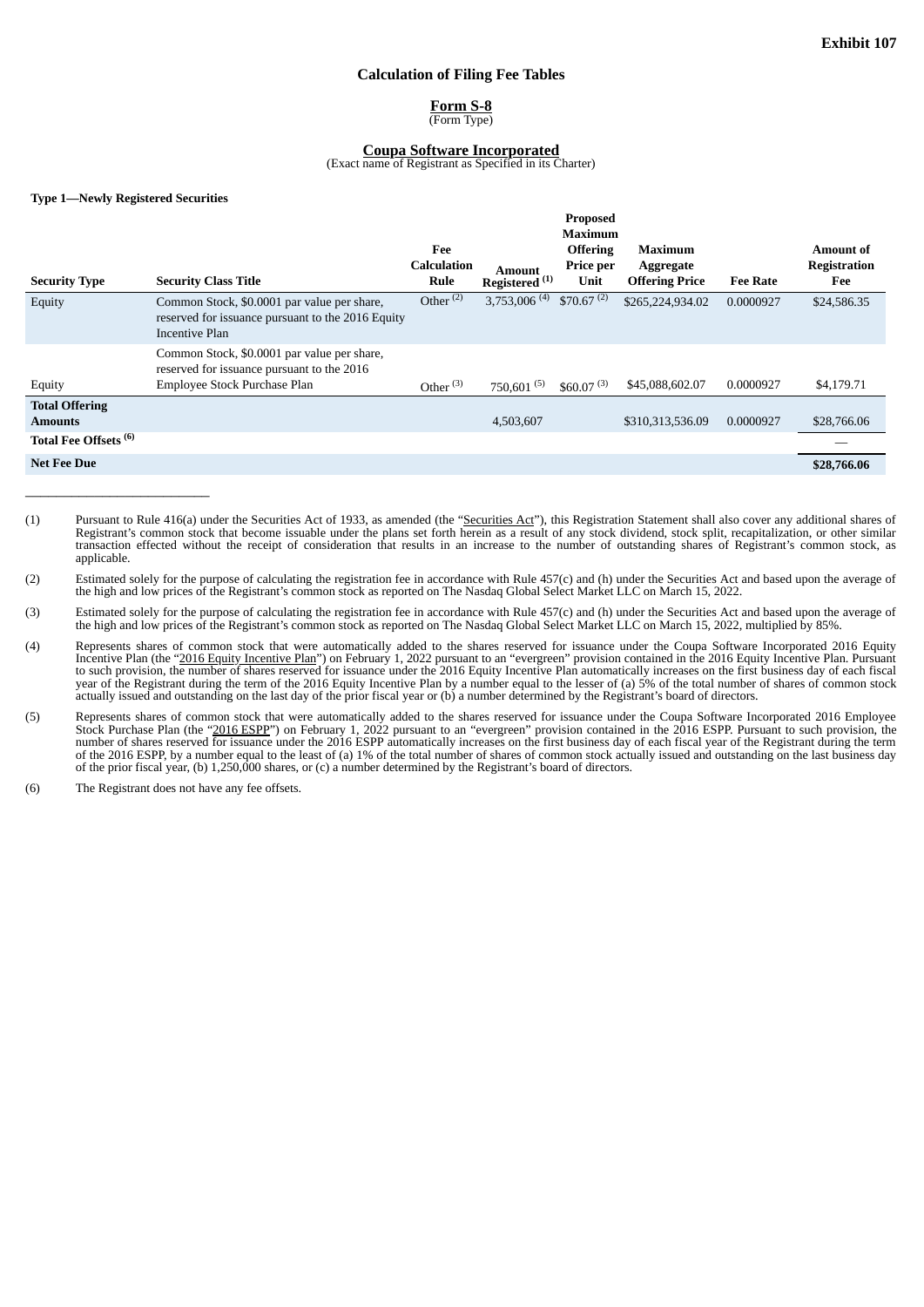<span id="page-9-0"></span>

**Silicon Valley** 2710 Sand Hill Road Menlo Park, CA 94025 T +1 650 618 9250 (Switchboard) W www.freshfields.com

Coupa Software Incorporated 1855 S. Grant Street San Mateo, CA 94402

March 16, 2022

Ladies and Gentlemen:

Coupa Software Incorporated, a Delaware corporation (the *Company*), has filed with the Securities and Exchange Commission a Registration Statement on Form S‑8 (the *Registration Statement*) for the purpose of registering under the Securities Act of 1933, as amended (the *Securities Act*), 4,503,607 shares of its common stock, par value \$0.0001 per share (the *Securities*), to be issued under the Company's 2016 Equity Incentive Plan (the *2016 Equity Incentive Plan*) and the Company's 2016 Employee Stock Purchase Plan (the *2016 ESPP*).

We, as your counsel, have examined originals or copies of such documents, corporate records, certificates of public officials and other instruments as we have deemed necessary or advisable for the purpose of rendering this opinion.

In rendering the opinion expressed herein, we have, without independent inquiry or investigation, assumed that (i) all documents submitted to us as originals are authentic and complete, (ii) all documents submitted to us as copies conform to authentic, complete originals, (iii) all signatures on all documents that we reviewed are genuine, (iv) all natural persons executing documents had and have the legal capacity to do so, (v) all statements in certificates of public officials and officers of the Company that we reviewed were and are accurate and (vi) all representations made by the Company as to matters of fact in the documents that we reviewed were and are accurate.

Based upon the foregoing, and subject to the additional assumptions and qualifications set forth below, we advise you that, in our opinion, as of the date hereof, the Securities have been duly authorized and, when and to the extent issued, delivered and paid for in accordance with the 2016 Equity Incentive Plan and 2016 ESPP, as applicable, the Securities will be validly issued, fully paid and non-assessable.

We are members of the Bars of the States of New York and California and the foregoing opinion is limited to the General Corporation Law of the State of Delaware. We express no opinion with regard to the applicability or effect of the laws of any jurisdiction other than the General Corporation Law of the State of Delaware, as in effect on the date of this opinion letter.

This opinion letter is rendered solely in connection with the issuance and delivery of the Securities as described in the Registration Statement and in accordance with the terms of the 2016 Equity Incentive Plan and the 2016 ESPP, and the applicable award agreement or form of instrument evidencing purchase rights thereunder. This opinion letter is rendered as of the date hereof, and we assume no obligation to advise you or any other person with regard to any change after the date hereof in the circumstances or the law that may bear on the matters set forth herein even if the change may affect the legal analysis or a legal conclusion or other matters in this opinion letter.

We hereby consent to the filing of this opinion as an exhibit to the Registration Statement. In giving this consent, we do not admit that we are in the category of persons whose consent is required under Section 7 of the Securities Act.

Very truly yours,

/s/ Freshfields Bruckhaus Deringer US LLP